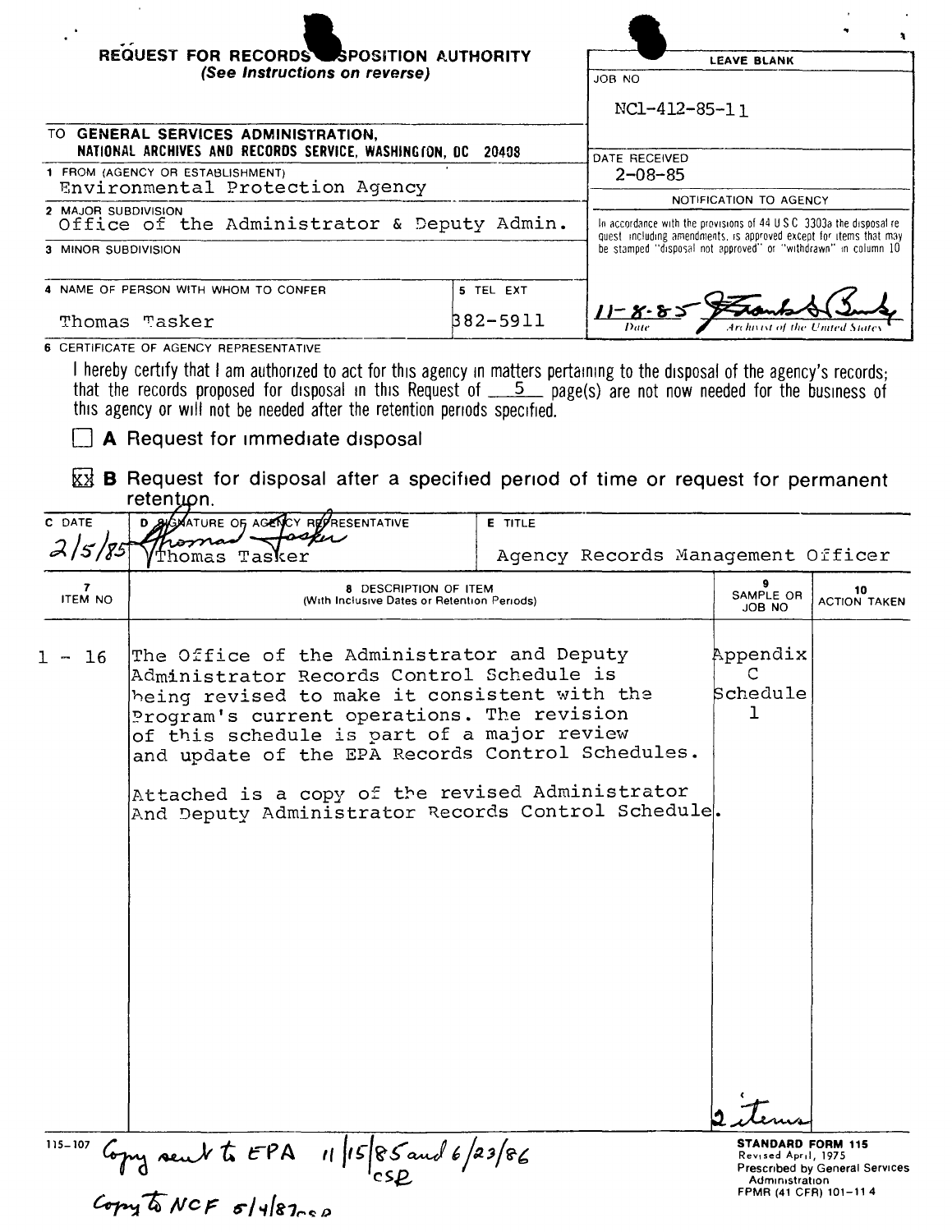|            | U.S. ENVIRONMENTAL PROTECTION AGENCY-RECORDS CONTROL SCHEDULES                                                                                                                                                                                                                                                                                                                                                                                                                                                                                                                                            |                                                                                                                                                                                                                            | SCHED.NO |
|------------|-----------------------------------------------------------------------------------------------------------------------------------------------------------------------------------------------------------------------------------------------------------------------------------------------------------------------------------------------------------------------------------------------------------------------------------------------------------------------------------------------------------------------------------------------------------------------------------------------------------|----------------------------------------------------------------------------------------------------------------------------------------------------------------------------------------------------------------------------|----------|
|            | TITLE OF SCHEDULE<br>RECORDS OF THE ADMINISTRATOR AND DEPUTY ADMINISTRATOR                                                                                                                                                                                                                                                                                                                                                                                                                                                                                                                                | COVERAGE OF SCHEDULE<br>APPLICABLE HEADQUARTERS OFFICE                                                                                                                                                                     |          |
| <b>TEM</b> | NAME AND DESCRIPTION OF RECORD/FILE                                                                                                                                                                                                                                                                                                                                                                                                                                                                                                                                                                       | RETENTION PERIOD AND DISPOSITION                                                                                                                                                                                           |          |
| 1.         | -Controlled Correspondence of the Administrator and Deputy<br>Administrator. - Includes copies of controlled correspondence<br>signed by either the Administrator-or the Deputy<br>Administrator. Also includes copies of letters to members<br>of Congress. This correspondence was processed under<br>special handling control procedures because of the impor-<br>tance of the letters or time requirements of replies.<br>Records consist of copies of incoming letters, copies of<br>responses, and enclosures. Records arranged chrono-<br>loqically, then alphabetically by name of correspondent. | Retention: Permanent.<br>Disposition: Break file at end of year. Keep in<br>office current plus 1 additional year, then trans-<br>fer to the ERC. Keep in FRC for 10 years, then<br>offer to National Archives.            |          |
| 2.         | General Correspondence of the Administrator and Deputy<br>Administrator. Includes copies of non-controlled (routine)<br>correspondence. Records consist of incoming letters, and<br>enclosures.                                                                                                                                                                                                                                                                                                                                                                                                           | Retention: Retain 5 years.<br>Disposition: Break file at end of year. Keep in<br>office current year plus 1 additional year, then                                                                                          |          |
| 3.         | The Eagency Correspondence of the Administrator and Deputy<br>Administrator. Includes-copies of correspondence and<br>memoranda to and from top officials of the-EPA-and the<br>Administrator and Deputy Administrator. Includes copies of<br>memorandums, replies, and supporting documents. Records<br>arranged by name of program and by regional office.                                                                                                                                                                                                                                              | Retention: Permanent.<br>Disposition: Break file at end of year. Keep<br>in-office current year plus 1 additional year,<br>then transfer to FRC. - Keep-in FRC for 10 years,<br>then offer to the National Archives.       |          |
| 4.         | -Federal Register Documents Signed by the Administrator<br>or the Deputy Administrator. Includes copies of all Federal<br>Register documents signed by the Administrator of the Deputy-<br>Administrator.                                                                                                                                                                                                                                                                                                                                                                                                 | Retention: Retain 7 years.<br>Disposition: Break file at end of year. Keep in<br>office current year-plus-l-additional year, then<br>transfer to FRC. Destroy when 7 years old.                                            |          |
| 5.         | -Court Papers. Includes reference copies of legal papers<br>sent to the Administrator or Deputy Administrator from the<br>General Counsel, Agency Judicial Officer, or Administrative<br>Law Judge. Includes copies of briefs, motions, decisions,<br>and other legal documents.                                                                                                                                                                                                                                                                                                                          | Retention: Retain 5 years.<br>Disposition: Break file at end of year. Keep in<br>office current year plus 1 additional year, then<br>transfer to the FRC. Destroy when 5-years-old.                                        |          |
| 6.         | Multiple Letters File.<br>a. Environmental Letters. Includes copies of incoming<br>letters with responses that are sent-to-more than one party,<br>such as to all members of Congress, all states, EPA regional<br>offices, and so on. Records arranged chronologically, then<br>by address.                                                                                                                                                                                                                                                                                                              | Retention: Permanent.<br>Disposition: Break file at end of year. Keep in<br>office current year plus 1 additional year, then<br>transfer to the FRC. Keep in the FRC for 10<br>years, then offer to the National Archives. |          |

 $\left(\begin{smallmatrix}\widehat{\omega} & \widehat{\omega} & \widehat{\omega} & \widehat{\omega} \\ \widehat{\omega} & \widehat{\omega} & \widehat{\omega} & \widehat{\omega} \end{smallmatrix}\right).$ 

· Sent Allen Language To The Construction of The Manual Construction of The Manual Construction of The Manual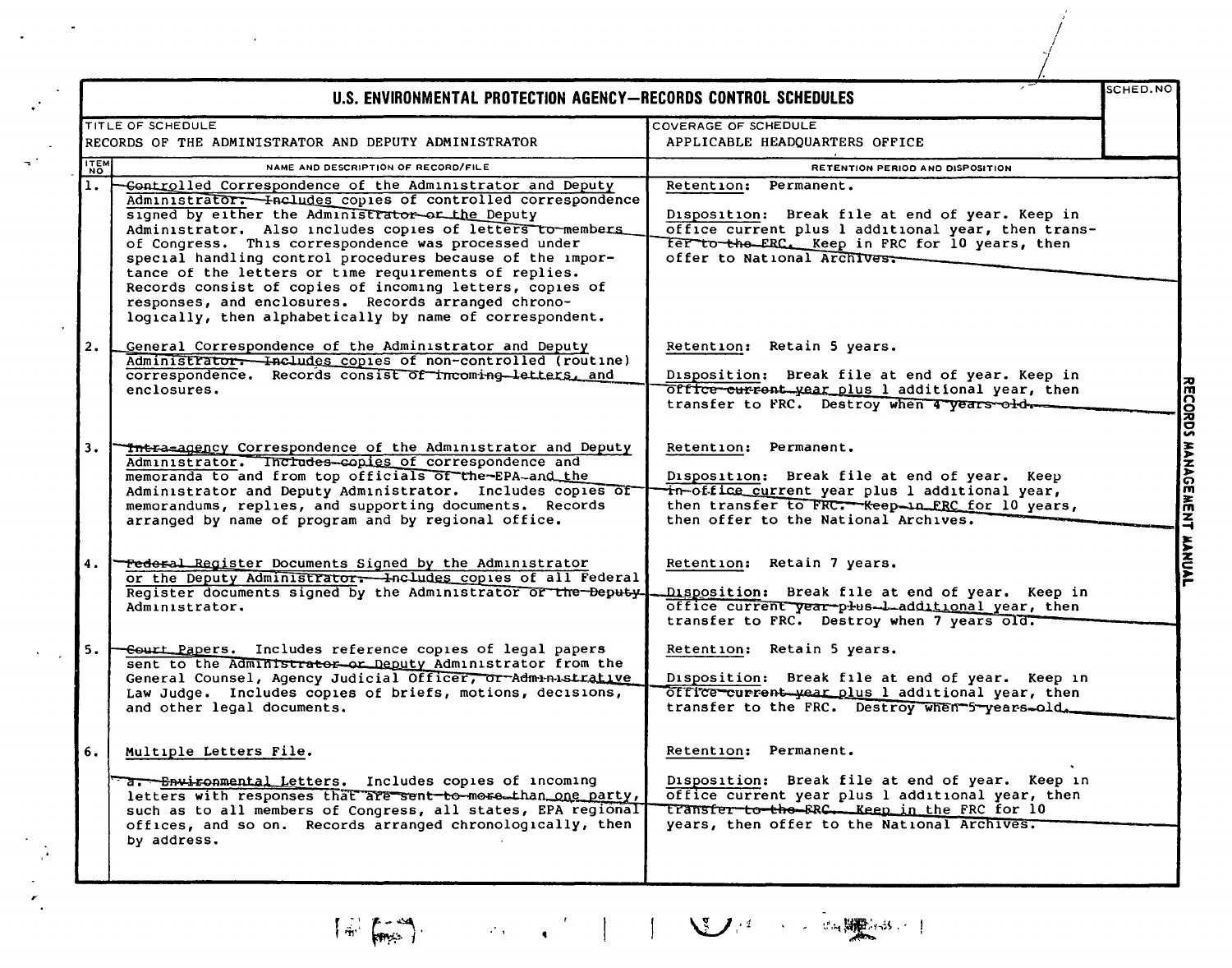|             | U.S. ENVIRONMENTAL PROTECTION AGENCY-RECORDS CONTROL SCHEDULES                                                                                                                                                                                                                                                                                                                                                                                                                                                                  |                                                                                                                                                                                                                            | SCHED NO                  |
|-------------|---------------------------------------------------------------------------------------------------------------------------------------------------------------------------------------------------------------------------------------------------------------------------------------------------------------------------------------------------------------------------------------------------------------------------------------------------------------------------------------------------------------------------------|----------------------------------------------------------------------------------------------------------------------------------------------------------------------------------------------------------------------------|---------------------------|
|             | TITLE OF SCHEDULE                                                                                                                                                                                                                                                                                                                                                                                                                                                                                                               | COVERAGE OF SCHEDULE                                                                                                                                                                                                       |                           |
|             | RECORDS OF THE ADMINISTRATOR AND THE DEPUTY ADMINISTRATOR                                                                                                                                                                                                                                                                                                                                                                                                                                                                       | APPLICABLE HEADQUARTERS OFFICE                                                                                                                                                                                             |                           |
| <b>THEM</b> | NAME AND DESCRIPTION OF RECORD/FILE                                                                                                                                                                                                                                                                                                                                                                                                                                                                                             | RETENTION PERIOD AND DISPOSITION                                                                                                                                                                                           |                           |
|             | b. Nonenvironmental Letters. Include retirement letters,<br>thank you, and similar routrne-administrative enclosures.                                                                                                                                                                                                                                                                                                                                                                                                           | Retention:<br>Retain 3 years.<br>Disposition: Break File at end of year. Destroy<br>in office when 3 years old.                                                                                                            |                           |
| 7.          | Administrator's Policy Decision, Agreements, and Directives<br>File. Includes records relating to policy decisions and<br>internal Agency directives signed by the Administrator.<br>Records consist of Administrator's decision documents,<br>delegations of authority signed by the Administrator,<br>interagency agreements, agreements with states, approval<br>of Agency policy and procedure directives, memorandums<br>of understanding signed by the Administrator, briefing<br>memorandums, and other related records. | Retention: Permanent.<br>Disposition: Break file at end of year. Keep in<br>office current year plus 1 additional year, then<br>transter to the FRC. Keep in the FRC for 10<br>years, then offer to the National Archives. |                           |
| 8.          | Freedom of Information Response File. Includes copies of<br>incoming requests for information under the Freedom of<br>Information Act, copies of replies, and copies of any<br>intra-agency memoranda concerning the request. Files<br>does not include copy of the document requested.                                                                                                                                                                                                                                         | Retention: Retain 5 years.<br>Disposition: Break file at end of year. Keep in<br>office current year plus additional year, then<br>transfer to the FRC. Destroy when 5 years old.                                          | <b>ECORDS MANAGE</b><br>斋 |
| 9.          | Freedom of Information Logbooks. Logbooks showing the<br>receipt date, date of reply, office of reterral, payment<br>receipt, and other processing information concerning<br>Freedom of Information requests.                                                                                                                                                                                                                                                                                                                   | Retention: Retain 10 years.<br>Dispositions Break file at end of each year.<br>Keep in office current year plus 9 additional<br>years, then destroy.                                                                       | <b>NT MANUAL</b>          |
| 10.         | <b>Duplicate Copies of Freedom of Information Requests/</b><br>Responses. Includes coptes of Freedom of Information<br>requests and responses available for public inspection.                                                                                                                                                                                                                                                                                                                                                  | Retention: Retain 1 year.<br>Dreposition: Break file at the end of year. Keep<br>in office current year plus I anottronal year.<br>then destroy.                                                                           |                           |
| 11.1        | Treedom of Information Processing Control Slips File.<br>Includes cross reterence copres of Mail Control Schedules,<br>EPA Form 5180-1, used to reference the official Freedom-<br>of Information request/response files.                                                                                                                                                                                                                                                                                                       | Retention: Retain 2 years.<br>Disposition: Break file at end of each year.<br>Keep in office current year plus 2 additional<br>years, then destroy.                                                                        |                           |

 $\sim 10^7$ 

 $\mathcal{A}$ 

 $\mathcal{L}^{\text{L}}_{\text{L}}$ 

 $\mathbf{C}$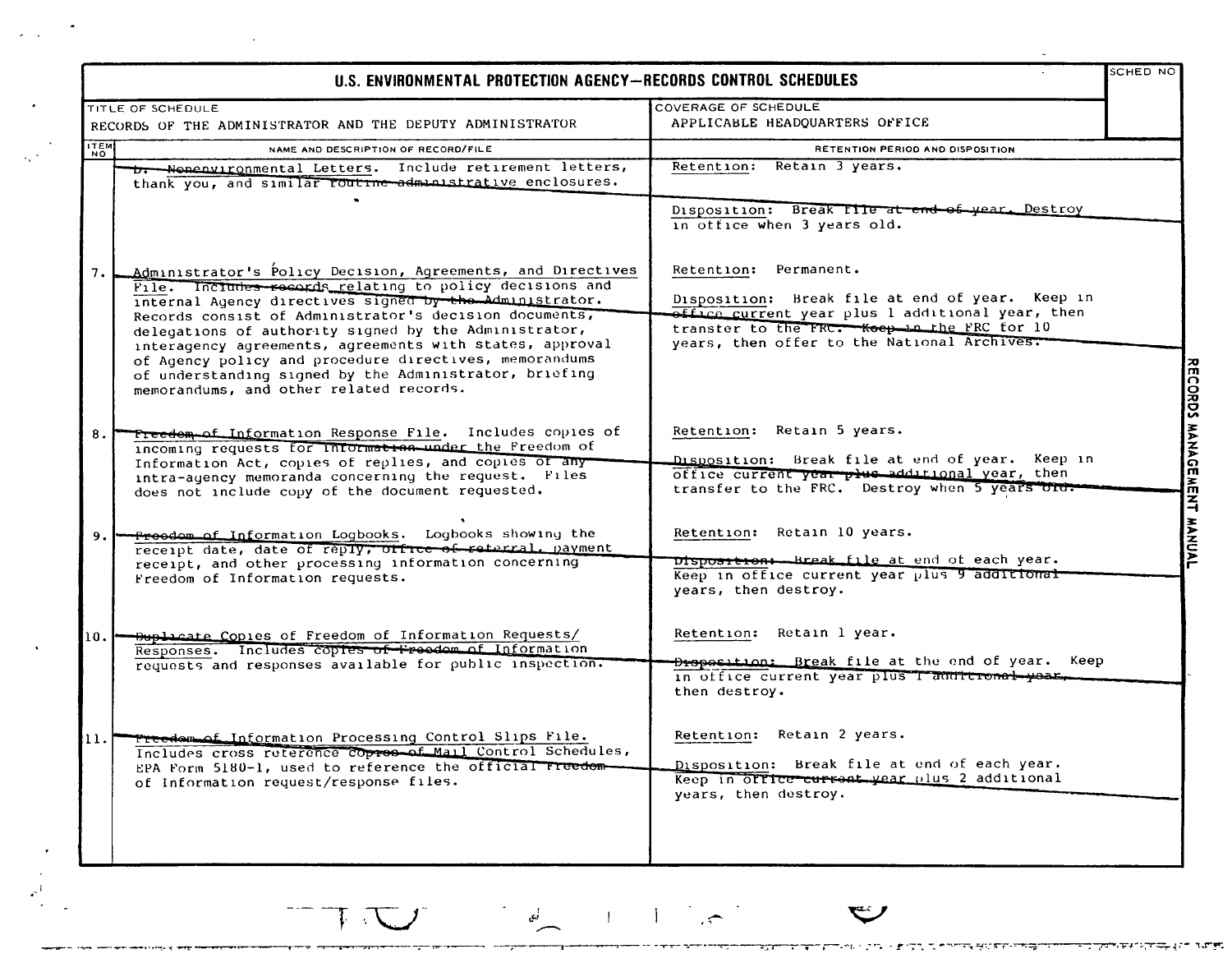|             | U.S. ENVIRONMENTAL PROTECTION AGENCY-RECORDS CONTROL SCHEDULES                                                                                                                                                                                                                                                                                          |                                                                                                                                                                                                                                         | SCHED NO                  |
|-------------|---------------------------------------------------------------------------------------------------------------------------------------------------------------------------------------------------------------------------------------------------------------------------------------------------------------------------------------------------------|-----------------------------------------------------------------------------------------------------------------------------------------------------------------------------------------------------------------------------------------|---------------------------|
|             | TITLE OF SCHEDULE                                                                                                                                                                                                                                                                                                                                       | COVERAGE OF SCHEDULE                                                                                                                                                                                                                    |                           |
|             | RECORDS OF THE ADMINISTRATOR AND THE DEPUTY ADMINISTRATOR                                                                                                                                                                                                                                                                                               | APPLICABLE HEADQUARTERS OFFICE                                                                                                                                                                                                          |                           |
| <b>ITEM</b> | NAME AND DESCRIPTION OF RECORD/FILE                                                                                                                                                                                                                                                                                                                     | RETENTION PERIOD AND DISPOSITION                                                                                                                                                                                                        |                           |
| 12.         | Agency Judicial Officer Appeals Case File. Includes cases<br>related to environmental litigation appealed to the<br>Administrator for decision. Records consist of petitions<br>for appeal, appeal documents submitted by parties, decisions<br>of the Administrator, and other related records.                                                        |                                                                                                                                                                                                                                         |                           |
|             | a. Landmark Cases. Includes cases resulting in an<br>important legal precedent which establishes or affirms<br>Agency policy with respect to environmental actions<br>of national importance in which major regulatory issues<br>are litigated. Records arranged alphabetically by case.                                                                | Retention: Permanent.<br>Disposition: Break file upon termination of<br>case or resolution of issues involved. Keep in<br>the FRC for 10 years, the a offer to the National<br>Archives.                                                |                           |
|             | Other Cases.<br>b.                                                                                                                                                                                                                                                                                                                                      | Retention: Retain 10 years.<br>Disposition: Break file upon completion of<br>appeal or termination of case, whichever is<br>later. Keep in the office for 1 additional<br>year, then transter to the FRC. Destroy when<br>10 years old. | RECORDS MANAGEMENT MANUAL |
| 13.1        | <b>Minority Business Enterprises Task Force File.</b><br>Includes records related to EPA's Minority Business<br>Enterprise Task Force. Records consist of proposals.<br>memorandums to Administrator and Deputy Administrator,<br>records of the Minority Businesses Enterprise Interagency<br>Council, newspaper clippings, and other related records. | Retention: Permanent.<br>Disposition: Break file upon termination of<br>Task-Force. Keep in office for 2 years, then<br>transfer to the FRC. Reep in the FRC for 10<br>years, then offer to the National Archives.                      |                           |
| 14.1        | Administrator's Meetings File. Include position papers,<br>policy statements, and other priefing papers used by the<br>Administrator to prepare for meetings with interest groups<br>or other public groups. Arrange chronologically by date<br>of meeting.                                                                                             | Retention: Retain 5 years.<br>Disposition - Break file at end of each year.<br>Keep in office for 5 years, then destroy.                                                                                                                |                           |

1.7

 $\hat{\mathcal{A}}$ 

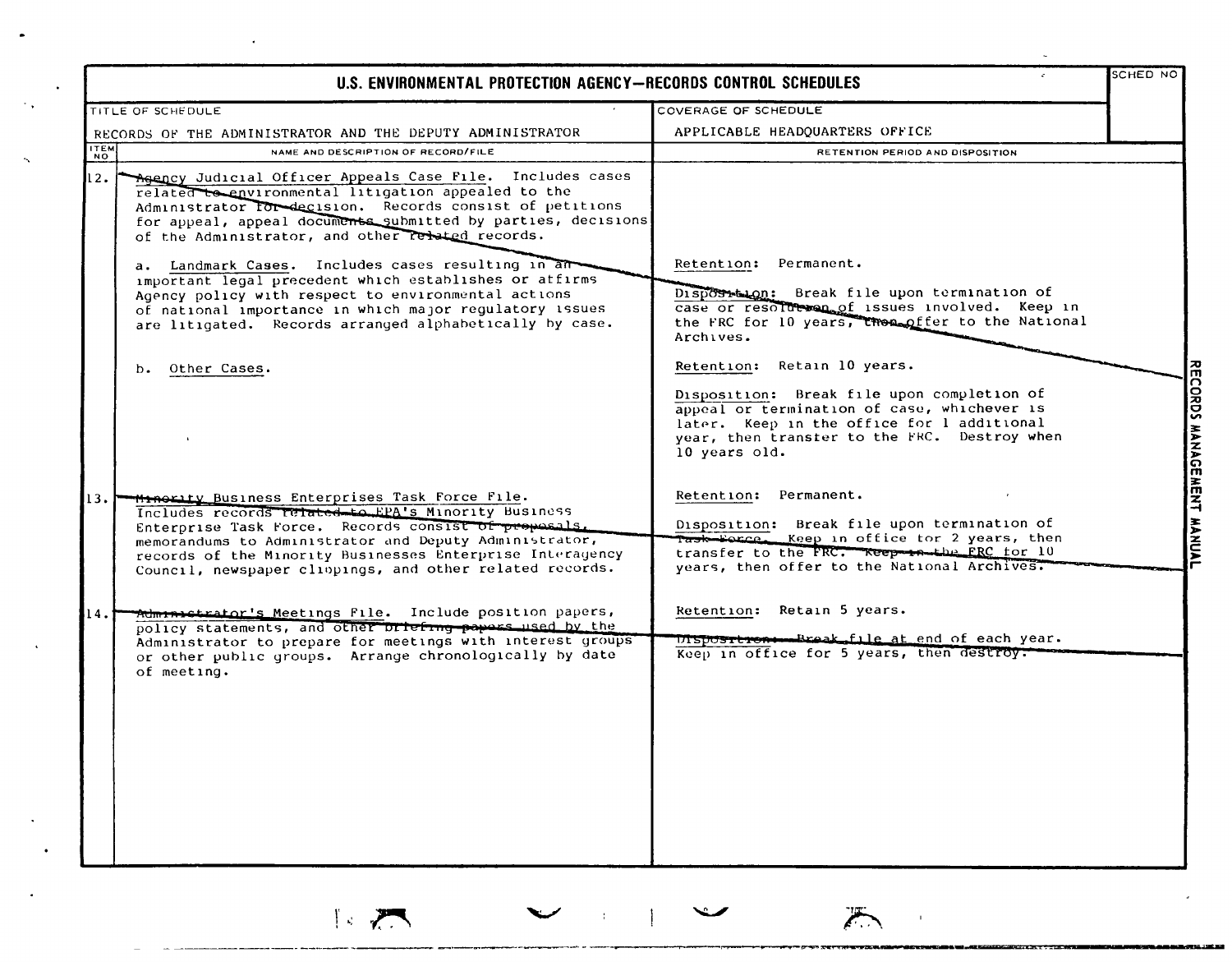| U.S. ENVIRONMENTAL PROTECTION AGENCY-RECORDS CONTROL SCHEDULES                                                                                                                                                                                                                                                                                                                                                                                                                                                                                                                                                                                                                                                                                                                                                                                                                                                                                                                                                                             |                                                                                                                                                                                                                                                                                                                                                                                                                                                                | SCHED.NO                 |
|--------------------------------------------------------------------------------------------------------------------------------------------------------------------------------------------------------------------------------------------------------------------------------------------------------------------------------------------------------------------------------------------------------------------------------------------------------------------------------------------------------------------------------------------------------------------------------------------------------------------------------------------------------------------------------------------------------------------------------------------------------------------------------------------------------------------------------------------------------------------------------------------------------------------------------------------------------------------------------------------------------------------------------------------|----------------------------------------------------------------------------------------------------------------------------------------------------------------------------------------------------------------------------------------------------------------------------------------------------------------------------------------------------------------------------------------------------------------------------------------------------------------|--------------------------|
| TITLE OF SCHEDULE<br>RECORDS OF THE ADMINISTRATOR AND THE DEPUTY ADMINISTRATOR                                                                                                                                                                                                                                                                                                                                                                                                                                                                                                                                                                                                                                                                                                                                                                                                                                                                                                                                                             | COVERAGE OF SCHEDULE<br>APPLICABLE HEADQUARTERS OFFICE                                                                                                                                                                                                                                                                                                                                                                                                         |                          |
| ITEM<br>NAME AND DESCRIPTION OF RECORD/FILE                                                                                                                                                                                                                                                                                                                                                                                                                                                                                                                                                                                                                                                                                                                                                                                                                                                                                                                                                                                                | <b>RETENTION PERIOD AND DISPOSITION</b>                                                                                                                                                                                                                                                                                                                                                                                                                        |                          |
| 45.<br>Speeches by Administrator and Deputy Administrator.<br>Includes copies of speeches delivered by the Administrator.<br>Records consist of background papers, correspondence, and<br>final copy of speech.                                                                                                                                                                                                                                                                                                                                                                                                                                                                                                                                                                                                                                                                                                                                                                                                                            | <b>Retention:</b><br>a. Record Copy. Permanent.<br>b. Information Copies. Retain 1 year.<br>Disposition:<br>a. Record Copy. Break file after presentation:<br>Keep in office 5 year, then transfer to the<br>FRC. Keep in FRC 5 years, then transfer to<br>the National Archives in year blocks.<br>b. Information Copies: Destroy when 1 year old                                                                                                             |                          |
| Land Use Coordination on Files. Includes records<br>16.<br>related to the coordination of EPA policies in the<br>land use area. Records used in coordinating inter-<br>agency activities, Tand use activities with state<br>and local governments, and other appropriate govern-<br>ment and private groups.<br>a. Environmentally Sensitive Area File. Includes<br>records related to controversial or sensitive land<br>use policy areas, such as, floodplains, wetlands,<br>coastal zone management, agricultural lands statements,<br>and other environmentally sensitive areas. Records<br>consist of copies of legislation, position papers,<br>correspondence, and other related records.<br>b. Growth Management and Urban Policy File. Includes<br>records related to EPA's position on regional and urban<br>growth and policy matters. Records consist of regional<br>growth management seminars, EPA participation in the<br>White House Conference on Balance Growth and Environmental<br>Quality, and other related records. | or sooner if no longer needed.<br>Retention: Permanent.<br>Disposition: Break file at end of year. Keep in<br>office for 5 years, then transfer to the FRC.<br>Keep in the FRC for 10 years, then offer to the<br>National Archives.<br>Retention: Permanent.<br>Disposition: Break file at end of year. Keep in<br>office current year plus 5 additional years, then<br>transfer to the FRC. Keep in the FRC 5 years,<br>then offer to the National Archives. | RECORDS AANGEMENT AANUAL |

 $\| \psi_n \psi_n \|_{L^2(\mathbb{R}^n)} \leq \frac{1}{n} \sum_{i=1}^n \left\| \psi_n \psi_n \psi_n \right\|_{L^2(\mathbb{R}^n)} \leq \frac{1}{n} \sum_{i=1}^n \left\| \psi_n \psi_n \psi_n \right\|_{L^2(\mathbb{R}^n)} \leq \frac{1}{n} \sum_{i=1}^n \left\| \psi_n \psi_n \psi_n \right\|_{L^2(\mathbb{R}^n)} \leq \frac{1}{n} \sum_{i=1}^n \left\| \psi_n \psi_n \psi_n \right\|_{L^2(\mathbb{R}^n)} \le$ 

 $\mathcal{L}^{\text{max}}_{\text{max}}$  ,  $\mathcal{L}^{\text{max}}_{\text{max}}$ 

 $\hat{\mathcal{N}}$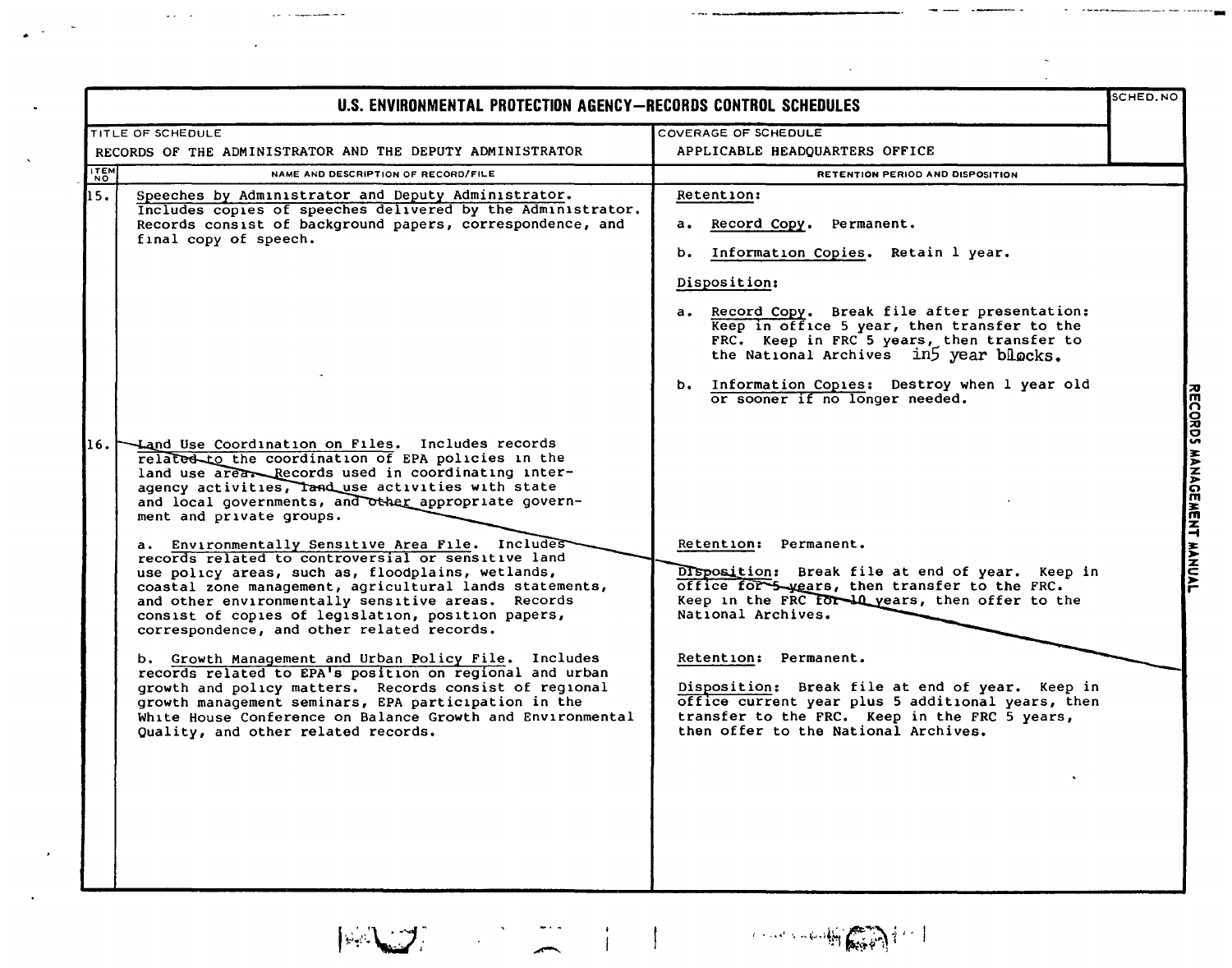Atch to SF 115 (Info for "PERMANENT" retention records)

 $\bullet_{\rm f}$ 

 $\bar{\chi}$ 

 $\mathbf{r} = \mathbf{r}^T \mathbf{r}$  and  $\mathbf{r} = \mathbf{r}^T \mathbf{r}$  and  $\mathbf{r} = \mathbf{r}^T \mathbf{r}$ 

 $\frac{d}{dt}$ 

 $\frac{1}{4}$ 

计计算线性计时性计

Ť

| Title Of Schedule: |                               |                       |          |                                                                                                   |
|--------------------|-------------------------------|-----------------------|----------|---------------------------------------------------------------------------------------------------|
|                    |                               |                       |          |                                                                                                   |
|                    |                               |                       |          |                                                                                                   |
|                    |                               | Growth                |          |                                                                                                   |
|                    |                               |                       |          |                                                                                                   |
|                    |                               | $\frac{1}{2}$ Cu. Ft. |          |                                                                                                   |
|                    | Volume<br>On Hand<br>1 Cu.Ft. |                       | Per Year | Records of the Administrator And Deputy Administrator<br>Arrangement<br>Of Files<br>Chronological |